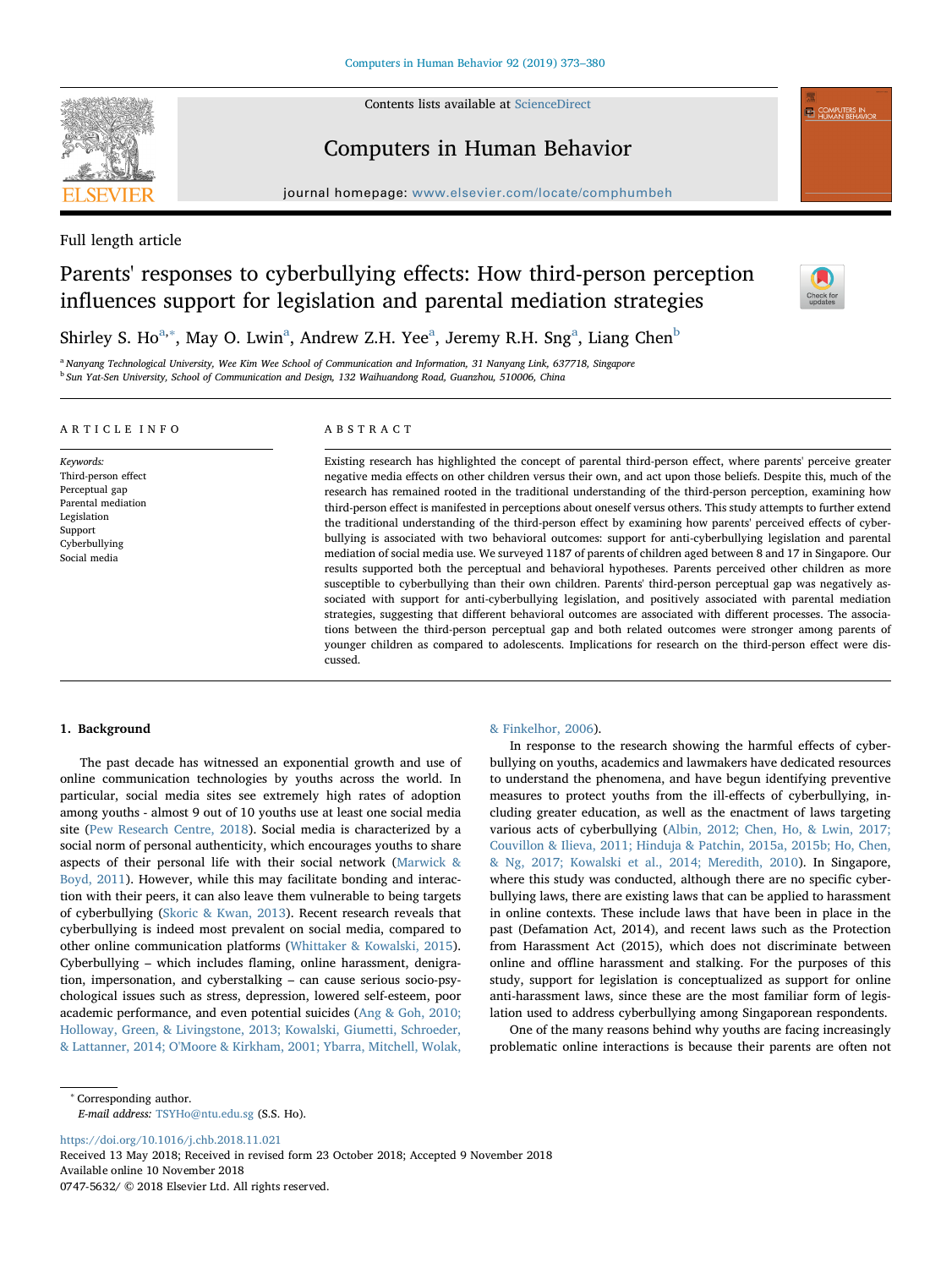adequately informed about their children's activities and experiences online. As such, parents often underestimate the prevalence of cyberbullying ([Byrne, Katz, Lee, Linz, & Mcilrath, 2014; Paper, Converged, &](#page-6-3) [World, 2013](#page-6-3)). [Dehue, Bolman, and Völlink \(2008\)](#page-6-4) found that while 23% of children reported facing cyberbullying before, only 11.8% of parents reported that their child had such experiences. According to [Byrne et al. \(2014\)](#page-6-3), this likelihood for underestimation is due to a tendency for parents to see their child as smarter online, as compared to other children, and therefore less susceptible to cyberbullying. Specifically, they found that this tendency to see one's own children as smarter than others was positively associated with parents' underestimation of their own child's cyberbullying experiences.

This corroborates existing research on the third-person perception in the context of parent-child relationships, which demonstrated that parents believed their child to be less prone to negative media influences, such as violence and materialism, as compared to other children (Hoff[ner & Buchanan, 2002; Meirick, Sims, Gilchrist, & Croucher, 2009;](#page-6-5) [Nathanson, Eveland, Park, & Paul, 2002](#page-6-5)). According to [Meirick et al.](#page-6-6) [\(2009\),](#page-6-6) this was a reflection of how the third-person perceptions can be manifested in parents on behalf of their children. Despite this, it remains unclear whether this perceived self-other difference will influence parents' actions to protect their child from cyberbullying. Research on the behavioral consequences of the third-person perceptual gap have been inconclusive to date, and researchers have called for further research on the behavioral component of the third-person effect across various behavioral contexts [\(Ho & Yee, 2017; Xu & Gonzenbach, 2008](#page-6-7)).

To our knowledge, only a small number of studies have attempted to examine the impact of parental third-person perceptions, rather than children's third-person perceptions (Hoff[ner & Buchanan, 2002; Meirick](#page-6-5) [et al., 2009; Tsfati, Ribak, & Cohen, 2005\)](#page-6-5), with no studies having been conducted in Asia. In addition, no studies have been conducted to examine how the third-person effect translates to the cyberbullying context, specifically with regard to social media platforms. As such, the objective of our study is to examine if parental third-person effect translates to the cyberbullying context, and if the third-person perceptual gap influences two specific parental responses – support for cyberbullying legislation, and parental mediation.

## 1.1. Third-person effect

Since its initial proposition by [Davison \(1983\)](#page-6-8), research on the third-person effect has demonstrated its relevance in a variety of communication contexts, including television content ([Salwen &](#page-7-3) [Dupagne, 1999\)](#page-7-3), product advertising ([Brosius & Engel, 1996\)](#page-6-9), and political advertising [\(Meirick, 2004\)](#page-6-10). The third-person effect comprises two components: the perceptual hypothesis and the behavioral hypothesis (Perloff[, 2009](#page-7-4)). According to the perceptual hypothesis, people assume media effects will be greater on others compared to themselves. According to the behavioral hypothesis, this overestimated media influence will spur individuals into action, possibly to counteract the effects of media [\(Xu & Gonzenbach, 2008\)](#page-7-5).

[Gunther \(1995\)](#page-6-11) explains that the third-person effect stems from the inherent desire to maintain positive self-esteem by seeing oneself as superior to others. Consequently, when faced with harmful influences, one tends to think that he or she is less susceptible as compared to others. But while much of the existing research on the third-person effect has focused on comparing the self with others, some researchers have examined the effect in the context of parent-child relationships.

Hoff[ner and Buchanan \(2002\)](#page-6-5) reported that parents perceived their child to be more resistant to the negative effects of violent television content as compared to other children. Similarly, [Tsfati et al. \(2005\)](#page-7-6) found that parents felt their own children were less influenced by a youth-targeted telenovela as compared to other children. In addition, [Meirick et al. \(2009\)](#page-6-6) found that parents felt their own children were less susceptible to the materialism effects of TV content as compared to other children. Terming this phenomenon parental third-person

perception, [Meirick et al. \(2009\)](#page-6-6) explained that this is likely due to the need for self-enhancement. Other than our self, others who are close to us can also be constitute part of our self-concept ([Aron, Aron, Tudor, &](#page-6-12) [Nelson, 1991\)](#page-6-12). This means that positive illusions about close others can also make us feel good about ourselves ([Murray, Holmes, & Gri](#page-6-13)ffin, [1996\)](#page-6-13). Indeed, [Wenger and Fowers \(2008\)](#page-7-7) found that parents tended to make over-positive evaluations of their own children, believing them to have more positive traits and less negative traits as compared to other children. Given the above evidence, when considering the perceived effects of cyberbullying, it is likely for parents to think that their own children are less susceptible to the effects of cyberbullying than other children. Therefore, we propose the first hypothesis:

<span id="page-1-0"></span>H1. Parents will perceive other children to be more susceptible to the negative effects of cyberbullying as compared to their own child.

While there has been strong empirical support for the perceptual component of the third-person effect, the behavioral component remains a source of contention, as findings in this area have been inconclusive. According to [Gunther \(1995\)](#page-6-11), the perceptual gap – which is calculated by subtracting the perceived effect on self from the perceived effect on others – is crucial in determining the behavioral consequences of the third person effect. In explaining how the third-person effect can influence individuals' support for censorship of pornography, he argued that the greater the perceptual gap, the more individuals will perceive others as vulnerable to negative media influences [\(Gunther, 1995](#page-6-11)). As such, they will feel motivated to take steps to protect those others from harm, and thus support censorship.

Other researchers have also found a relationship between thirdperson perceptions and behavioral consequences, including support for censorship of controversial media content [\(McLeod, Eveland, &](#page-6-14) [Nathanson, 1997](#page-6-14)), political attack advertisements ([Salwen, 1998\)](#page-7-8), and advertisements promoting gambling ([Shah, Faber, & Youn, 1999](#page-7-9)). With regard to parental third-person perceptions, however, findings as to its impact on support for preventive legislation have been less straightforward (Hoff[ner & Buchanan, 2002; Meirick et al., 2009; Nathanson](#page-6-5) [et al., 2002\)](#page-6-5). Hoff[ner and Buchanan \(2002\)](#page-6-5) found that parental thirdperson perceptions regarding the influence of television content on children's mean world beliefs was negatively related to censorship support. They explained that this was because parents were ultimately still concerned about the negative media influences on their own children, despite the perceived greater influences on other children. This may also be due to parents' naturally stronger inclination to protect their own children than other children [\(Meirick et al., 2009\)](#page-6-6). This is in part corroborated by [Nathanson et al. \(2002\)](#page-6-15), who demonstrated that support for censorship of violent and sexual content on television was predicted by perceived negative influence of such content on one's own children as well as other children.

However, [Meirick et al. \(2009\)](#page-6-6) examined parental third-person perception of television's materialism effects, and did not find any significant association with parents' support for marketing regulations. They explained that this may be because support for regulation of television marketing could be influenced by factors other than parental third-person perceptions, such as parents' views on freedom of commercial advertising. In the context of our study, given the numerous harmful consequences of cyberbullying on children [\(Yang &](#page-7-10) [Grinshteyn, 2016\)](#page-7-10) and parents' natural greater protective instinct for their own children as compared to other children, we propose that parents' support for anti-cyberbullying legislation will increase with the perceived negative effects of cyberbullying on their own child.

<span id="page-1-1"></span>H2. Parents' third-person perceptual gap will be negatively associated with their support for anti-cyberbullying legislation.

Besides support for regulation of harmful media content, studies on parental third-person effects have also explored its impact on parental mediation behavior (Hoff[ner & Buchanan, 2002; Tsfati et al., 2005](#page-6-5)). However, the influence on parental mediation is more complex as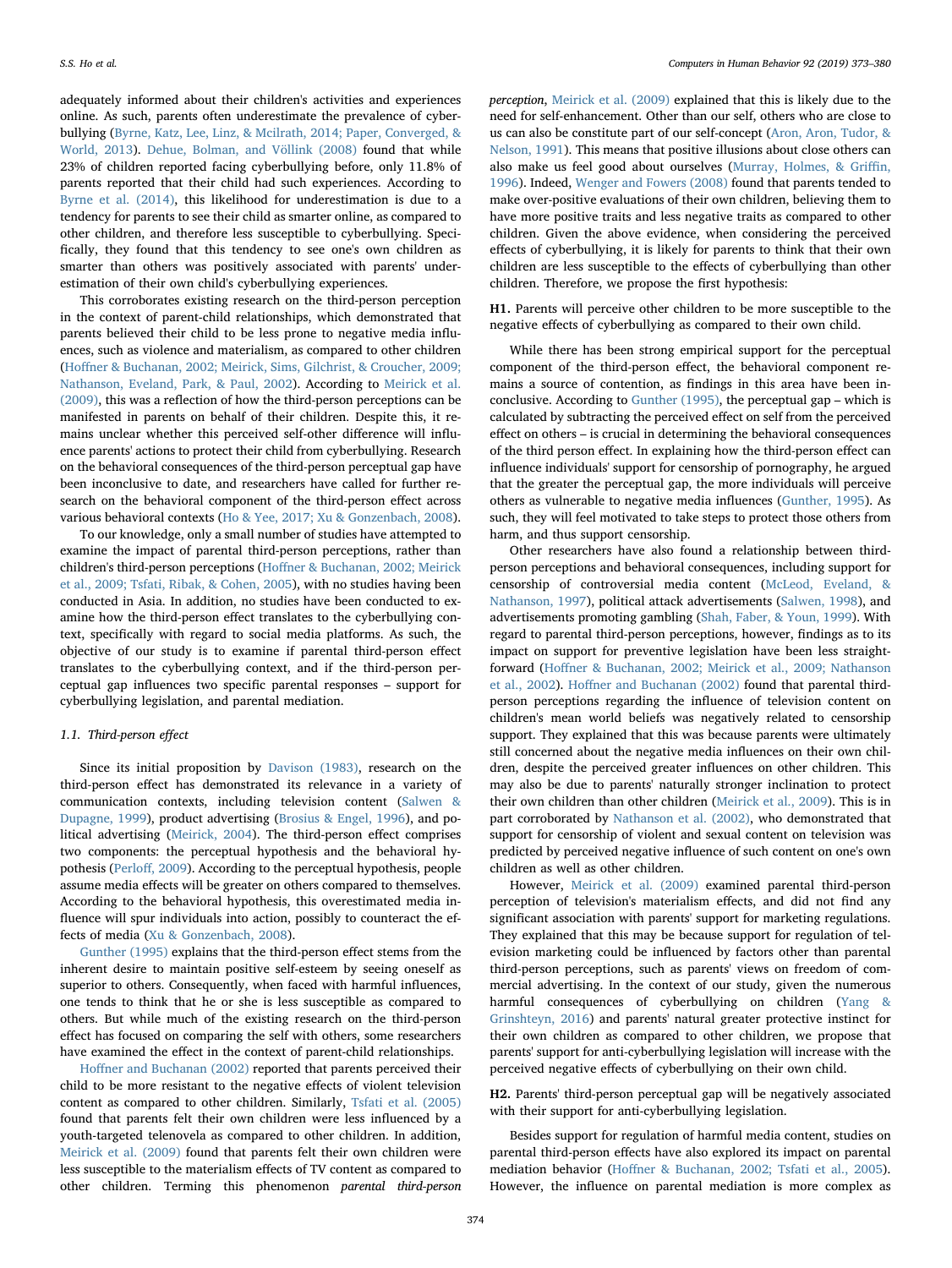compared to other behavioral consequences such as censorship support. This is because parental mediation is different from censorship in that only one's own children can benefit from the mediation, as compared to censorship where other children can also benefit from the regulation (Hoff[ner & Buchanan, 2002](#page-6-5)). In this sense, even if parents perceive other children to be more susceptible to media influences, their actual mediation behavior may still depend on the perceived effects on their own children instead of the perceptual gap. Generally, research has shown that parents' level of mediation depended on the magnitude of perceived negative media effects ([Bybee, Robinson, & Turow, 1982; van](#page-6-16) [der Voort, Nikken, & van Lil, 1992](#page-6-16)). Indeed, both [Tsfati et al. \(2005\)](#page-7-6) and [Meirick et al. \(2009\)](#page-6-6) found that parents and caregivers reported less mediation when they believed their own child to be more resistant to negative media content. However, Hoff[ner and Buchanan \(2002\)](#page-6-5) reported a positive relationship between third-person perceptions of violent television content and parental mediation. In other words, parents who perceived their own children as being less susceptible to the influences of violent television content as compared to other children were also the ones who engaged in greater mediation of their children's media consumption (Hoff[ner & Buchanan, 2002\)](#page-6-5). In explaining this result, they suggest that the relationship between parental third-person perceptions and parental mediation may be bidirectional – that is, although greater perceived negative media effects on one's child may spur more parental mediation, mediation itself could also influence the perceived effects on their own children, thereby influencing the perceptual gap. Parents who engage in greater parental mediation may believe they have done a good job at it, which leads them to believe that their child would be less influenced by media content (Hoff[ner &](#page-6-5) [Buchanan, 2002\)](#page-6-5). The direction of the relationship between parental third-person perceptions and parental mediation is thus still unclear, especially in the context of digital media. Therefore, we propose the following research question:

RQ1. How will parents' third-person perceptual gap be associated with parental mediation?

Lastly, there is reason to believe that the behavioral implications of parents' third-person perceptions may differ depending on their children's age. Parents of younger children may acknowledge that even their own child would be susceptible to media influences as they are still young and impressionable (Hoff[ner & Buchanan, 2002\)](#page-6-5). A stronger perceived negative influence of media may thus motivate these parents to take steps to protect their child, such as greater parental mediation or support for censorship legislation. However, as the child grows older and matures, parents may perceive their child to be less susceptible to media influences as the child starts to internalize their parents' values and beliefs ([Dix, Ruble, Grusec, & Nixon, 1986\)](#page-6-17). Parents of older children may feel less of a need to negate potential negative media exposure. Hoff[ner and Buchanan \(2002\)](#page-6-5) found that parental third-person perceptions were greater among parents of older children, where parents believed the media effects on their own child reduced with age, but not for other children. They suggest this could be because parents might assume that other children do not receive the same amount of guidance, hence remaining prone to media influences even as they age (Hoff[ner &](#page-6-5) [Buchanan, 2002](#page-6-5)). Furthermore, with regard to being victims of cyberbullying, [Byrne et al. \(2014\)](#page-6-3) point out that adolescents tended to confide in their friends rather than their parents, which may lead parents of adolescents to underestimate the actual negative effects of cyberbullying on their own children as compared to parents of younger children.

Therefore, given how children's age can influence parental thirdperson perceptions as these studies have shown, there is evidence to suggest that age will also influence subsequent behavioral outcomes, such that parental third-person perceptions may have a larger influence on the behaviors of those with younger children as compared to those with adolescents. With this, we posit the following hypotheses:

H3a. The relationship between parents' third-person perceptual gap

and support for anti-cyberbullying legislation will be stronger among parents of younger children as compared to parents of older children.

H3b. The relationship between parents' third-person perceptual gap and parental mediation will be stronger among parents of younger children as compared to parents of older children.

Overall, the main purpose of our study is to examine if parental third-person effect exists in the cyberbullying context, and if the thirdperson perceptual gap influences two specific parental responses – support for cyberbullying legislation, and parental mediation. A complementary objective is to examine if parental third-person effect is stronger among parents of younger children compared to older children in this context.

## 2. Method

To test the above hypotheses and research questions, we administered a paper-and-pencil survey to a nationally representative sample of parents of children (aged between 9 and 12) and adolescents (aged between 13 and 17). The sample of parents were garnered from a larger study that was conducted with parent-child dyads, obtained through multi-stage cluster sampling. First, 15 primary schools (elementary/ middle school equivalent) and 12 secondary schools (high school equivalent) were randomly selected from the list of schools registered under the Singapore Ministry of Education. Next, four primary schools and four secondary schools were selected from each geographic region in the country - the North, South, East, and West regions in Singapore. Following that, questionnaires were handed out to students of randomly selected classes to bring home, so that one of their parents could fill it out. The total of 1187 parents completed the questionnaire between June and December 2015. The final response rate of the parent participants was 59.6%. The margin of error was approximately  $\pm$  3% at the 95% confidence level. Our sample comprised 47.1% male and 52.9% female, with a mean age of  $45.17$  (SD = 5.24), and a monthly household income ranging from 1 (SGD 1000 or below) to 6 (above SGD 9001) (Median Income = SGD3001 to SGD5000, roughly corresponding with the national median income of Singapore (Ministry of Manpower, 2018)). Approvals were obtained from the university's Institutional Review Board as well as the Singapore Ministry of Education prior to conducting the survey.

### 2.1. Measures

Our questionnaire included the control measures of age, education, and income. As media use and information communications technology (ICT) skills might have a relationship with parental behavioral outcomes in relation to media, such as parental mediation ([Jäger, Amado,](#page-6-18) [Matos, & Pessoa, 2010; Livingstone, 2006; Livingstone & Helsper,](#page-6-18) [2008\)](#page-6-18), we chose to include them as control variables as well. The independent variables of interest to our hypotheses were perceived negative effects of cyberbullying on one's own children, perceived negative effects of cyberbullying on other children, and the third-person perceptual gap. The dependent variables measured were parents' support for cyberbullying legislation, and parental active and restrictive mediation of children's social media use. All measures were pre-tested with local adults who have school-going children before conducting the study, in order to minimize potential sources of confusion among parents in Singapore.

Social media use was measured by asking parents to rate how frequently they used each type of social media platform on five 7-point scales, anchored on "not at all" (1) to "very frequently" (7) ( $M = 4.55$ ,  $SD = 2.01$ , Cronbach's  $\alpha = 0.76$ ). These platforms include (a) blogs, (b) social networking sites like Twitter and Facebook, (c) collaborative websites like Wikipedia, (d) virtual multiplayer game worlds like World of Warcraft, and (e) mobile social apps like Whatsapp and WeChat.

ICT literacy was measured by asking parents to indicate the extent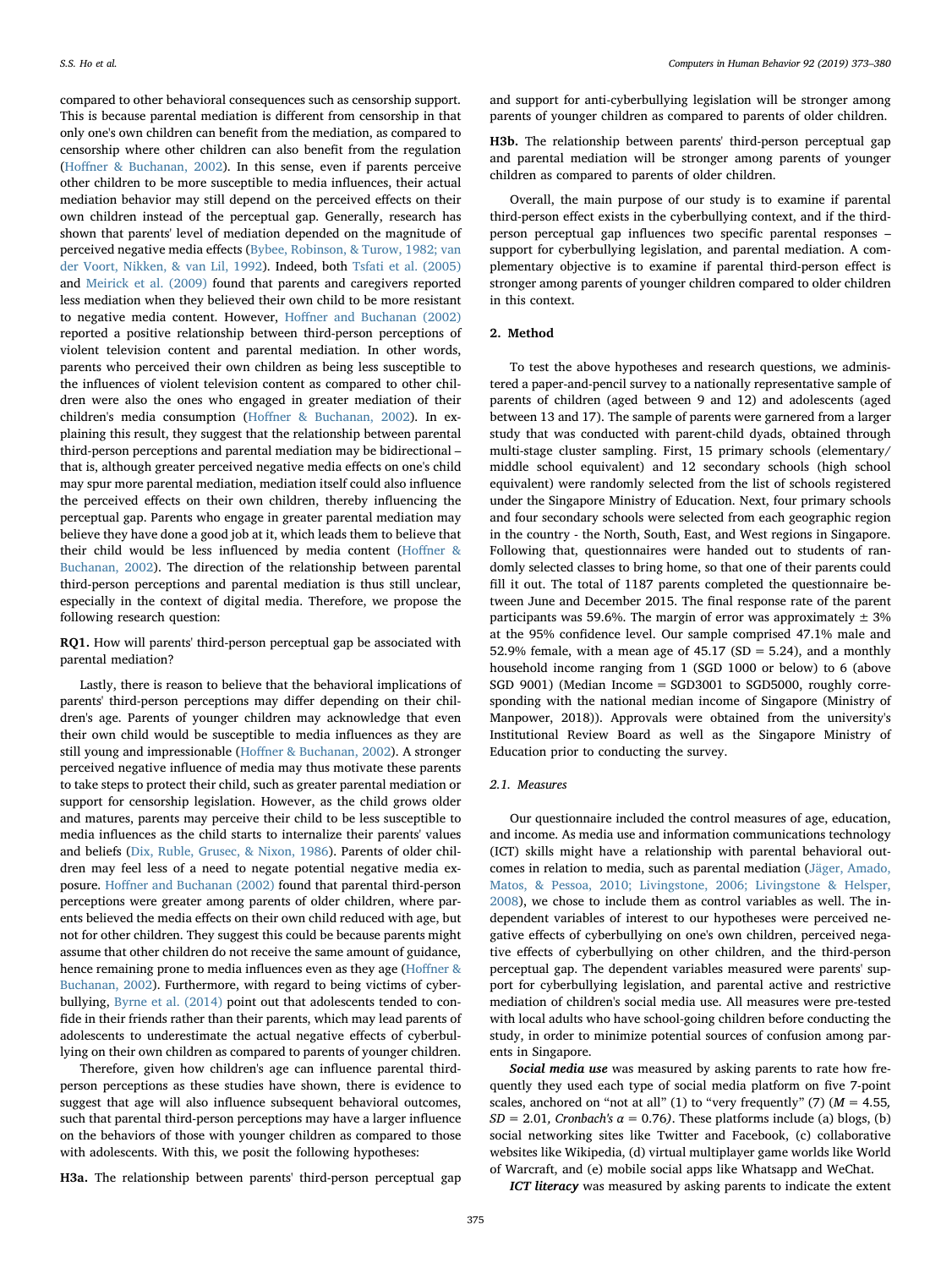of their agreement with a list of ten statements judging their information and communication technology (ICT) literacy on 7-point scales, anchored on "strongly disagree" (1) and "strongly agree" (7)  $(M = 4.15, SD = 1.38, Cronbach's \alpha = 0.91)$ . The items were (a) "I know how to solve my own technical problems; " (b) "I can learn new technologies easily; " (c) I keep up with important new technologies; " (d) "I know about a lot of different technologies; " (e) "I have the technical skills I need to use ICT for learning, and to create artefacts (e.g., presentations, digital stories, wikis, blogs) that demonstrate my understanding of what I have learnt; " (f) "I have good ICT skills; " (g) "I am confident with my search and evaluation skills with regard to obtaining information from the Internet; " (h) "I am familiar with issues related to Internet web-based activities (e.g., cyber safety, search issues, plagiarism); " (i) I frequently obtain help with my work from my friends over the Internet (e.g., through Skype, Facebook, Whatsapp); " and (j) "ICT enables me to collaborate better with my friends on work and other learning activities." The items were adapted from [Ng \(2012\)](#page-6-19).

Perceived negative effects of cyberbullying on own children was measured by asking parents to indicate the extent of their agreement with the statement "my child will be negatively affected by cyberbullying on social media" on a scale from  $1 =$  "strongly disagree" to 7 = "strongly agree" ( $M = 4.17$ ,  $SD = 2.01$ ). The item was adapted from [Schweisberger, Billinson, and Chock \(2014\).](#page-7-11)

Perceived negative effects of cyberbullying on other children was measured by a list of statements asking parents how much they think other children will be negatively affected by cyberbullying on social media on six 7-point scales, anchored on "strongly disagree" (1) and "strongly agree" (7) ( $M = 4.69$ ,  $SD = 1.50$ , Cronbach's  $\alpha = 0.87$ ). These items state their perception of the negative effects of cyberbullying towards their "friend's children," their "child's friends," their "child's classmates," "average students in their child's school," "average primary school students in Singapore," and "average secondary school students in Singapore."

Third-person perceptual gap was calculated by subtracting the score of perceived negative effects of cyberbullying on other children from the score of perceived negative effects of cyberbullying on own children ( $M = .50$ ,  $SD = 2.23$ ) in accordance with previous studies ([Gunther, 1995; McLeod et al., 1997](#page-6-11)).

Support for cyberbullying legislation was measured by asking parents to indicate the extent of their agreement with the statement: "I support online anti-harassment laws in Singapore" on a scale anchored on "strongly disagree" (1) and "strongly agree" (7)  $(M = 5.56,$  $SD = 1.52$ ).

Parental mediation of social media use was measured through two facets – active and restrictive parental mediation. First, active parental mediation was measured by asking parents how frequently they explained, reminded, and guided their children's use of social media on four 7-point scales, anchored on "not at all" (1) to "very frequently" (7)  $(M = 4.95, SD = 1.59, Cronbach's \alpha = 0.90)$ . The items are (a) "explain to your child the dangers of social media; " (b) "tell your child about the information they can disclose on social media; " (c) "tell your child to stop any experience on social media if they feel uncomfortable or scared; " and (d) "remind your child not to give out personal information on social media." The items were adapted from [Buijzen and](#page-6-20) [Valkenburg \(2005\).](#page-6-20)

Likewise, restrictive parental mediation was measured by asking parents how frequently they explained, reminded, and guided their children's use of social media on five 7-point scales, anchored on "not at all" (1) to "very frequently" (7)  $(M = 4.41, SD = 1.71, Cronbach's$  $\alpha$  = 0.92). The items are (a) "set rules regarding your child's access to social media, such as Facebook, Twitter, YouTube, Instagram, Whatsapp, etc.; " (b) "restrict the amount of time your child can use social media; " (c) "limit the kind of activities your child can do on social media; " (d) "restrict the type of social media platforms your child can visit; " and (e) "limit your child to using social media only for school work." The items were adapted from [Buijzen and Valkenburg](#page-6-20)

#### <span id="page-3-0"></span>Table 1

|  |                                 |  | t-tests of parents' perceived susceptibility of cyberbullying among their own |  |  |
|--|---------------------------------|--|-------------------------------------------------------------------------------|--|--|
|  | children versus other children. |  |                                                                               |  |  |

| Sample                                                     | Perceived Susceptibility of Cyberbullying (M(SD)) |                          |              |                  |            |  |  |
|------------------------------------------------------------|---------------------------------------------------|--------------------------|--------------|------------------|------------|--|--|
|                                                            | Own<br>Children                                   | Other<br>Children        | t            | $\boldsymbol{p}$ | d          |  |  |
| Total Sample<br>Parents of Secondary<br>School Adolescents | 4.18(2.01)<br>4.10(2.01)                          | 4.68(1.50)<br>4.43(1.45) | 7.78<br>4.09 | < .001<br>< .001 | .45<br>.31 |  |  |
| Parents of Primary School<br>Children                      | 4.30(2.01)                                        | 5.04 (1.49)              | 7.11         | < 0.001          | .64        |  |  |

Note. Total Sample  $N = 1,187$ , Parents of Secondary School Children  $N = 698$ , Parents of Primary School Children  $N = 489$ .

#### [\(2005\).](#page-6-20)

## 2.2. Analytical approach

The data was analyzed using both paired sample t-tests and hierarchical ordinary least squares regression analyses. In the regression analyses, the independent variables were entered into blocks sequentially, based on the theoretical presumed causal order. We first entered the demographic variables as control variables, followed by parents' social media use and ICT literacy in the second block. The third-person perceptual gap was entered in the last block. Separate regression analyses were conducted for the two different types of parent responses, and six further regression analyses, were conducted with subsamples of primary and secondary school children's parents to answer H3.

#### 3. Results

[H1](#page-1-0) posited that parents will perceive other children to be more prone to the negative effects of cyberbullying, compared to their own child. [Table 1](#page-3-0) shows the results of the paired-samples  $t$ -test that was conducted to test [H1.](#page-1-0) There was a significant difference in the scores for parents' perceived negative effects of cyberbullying on other children  $(M = 4.68, SD = 1.50)$  as compared to their own children  $(M = 4.18,$  $SD = 2.01$ ) supporting [H1](#page-1-0) (t(1186) = 7.78, p < .001, d = 0.45). As seen in [Table 1](#page-3-0), this effect was consistent across both parents of secondary school adolescents and primary school children.

[H2](#page-1-1) posited that parents' third-person perceptual gap will be negatively associated with their support for anti-cyberbullying legislation. [Table 2](#page-3-1) shows the final standardized beta coefficients from the hierarchical regression analysis. The results show that parents' social media

#### <span id="page-3-1"></span>Table 2

Hierarchical OLS regression analysis for support for anti-cyberbullying legislation.

| Independent variables                | $\beta$ (Pri) | SE B (Pri)         | $\beta$ (Sec) | SE B (Sec)  |  |  |  |  |
|--------------------------------------|---------------|--------------------|---------------|-------------|--|--|--|--|
| <b>Block 1: Demographics</b>         |               |                    |               |             |  |  |  |  |
| Age                                  | .06           | .01                | .02           | .01         |  |  |  |  |
| Education                            | $-.03$        | .03                | $.16***$      | .03         |  |  |  |  |
| Income                               | $-.01$        | .05                | .07           | .05         |  |  |  |  |
| Incremental $R^2$ (%)                |               | 0.50%              |               | 15.40%***   |  |  |  |  |
| Block 2: Social Media Use & Literacy |               |                    |               |             |  |  |  |  |
| Social Media Use                     | $.13***$      | .04                | $.24***$      | .04         |  |  |  |  |
| <b>ICT Literacy</b>                  | $.18***$      | .05                | .07           | .04         |  |  |  |  |
| Incremental $R^2$ (%)                |               | $5.00\%***$        |               | $3.60\%***$ |  |  |  |  |
| Block 3: Third-Person Perceptual gap |               |                    |               |             |  |  |  |  |
| Third-Person Perceptual Gap          | $-16***$      | .03                | $-.03$        | .03         |  |  |  |  |
| Incremental $R^2$ (%)                |               | 2.40 $\beta\%$ *** |               | 0.10%       |  |  |  |  |
| Total $R^2$ (%)                      |               | 7.90%***           |               | 19.10%      |  |  |  |  |

Note. Parents of Primary School Children  $N = 489$ , Parents of Secondary School Children  $N = 698$ ; Cell entries for all models are final standardized regression coefficients for all blocks; \*p < .05, \*\*p < .01, \*\*\*p < .001.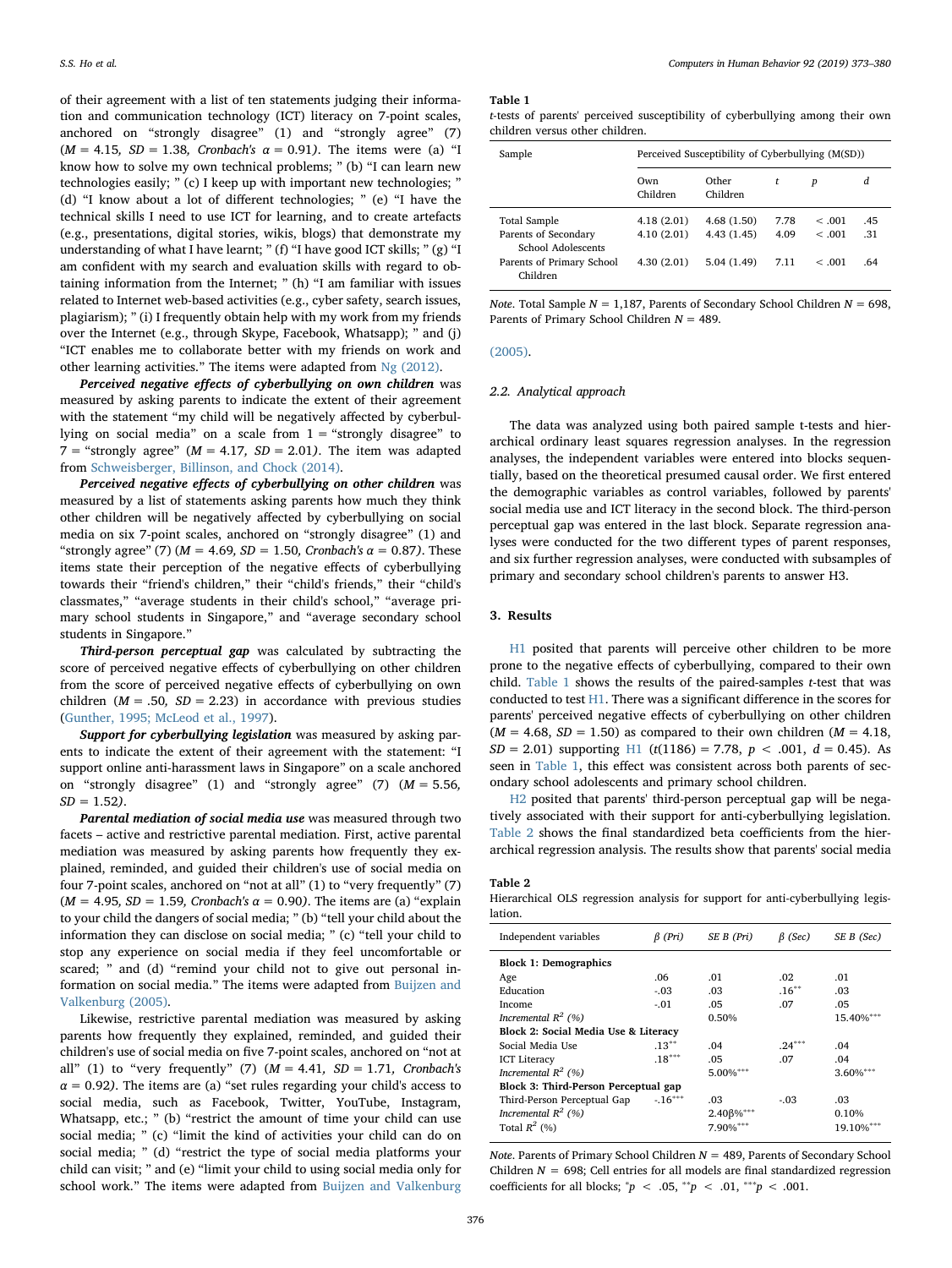#### <span id="page-4-0"></span>Table 3

| Hierarchical OLS regression analysis for parental active mediation. |  |  |  |  |  |  |  |
|---------------------------------------------------------------------|--|--|--|--|--|--|--|
|---------------------------------------------------------------------|--|--|--|--|--|--|--|

| Independent variables                | $\beta$ (Pri) | SE B (Pri) | $\beta$ (Sec) | SE B (Sec)    |  |  |  |  |
|--------------------------------------|---------------|------------|---------------|---------------|--|--|--|--|
| <b>Block 1: Demographics</b>         |               |            |               |               |  |  |  |  |
| Age                                  | $.12***$      | .01        | .05           | .01           |  |  |  |  |
| Education                            | .06           | .03        | $-.03$        | .03           |  |  |  |  |
| Income                               | $-.04$        | .05        | .00.          | .05           |  |  |  |  |
| Incremental $R^2$ (%)                |               | 1.70%*     |               | 0.40%         |  |  |  |  |
| Block 2: Social Media Use & Literacy |               |            |               |               |  |  |  |  |
| Social Media Use                     | $.17***$      | .04        | $.15***$      | .03           |  |  |  |  |
| <b>ICT</b> Literacy                  | $.27***$      | .05        | $19***$       | .04           |  |  |  |  |
| Incremental $R^2$ (%)                |               | 10.50%***  |               | 5.70%***      |  |  |  |  |
| Block 3: Third-Person Perceptual gap |               |            |               |               |  |  |  |  |
| Third-Person Perceptual Gap          | $.45***$      | .03        | $.40***$      | .03           |  |  |  |  |
| Incremental $R^2$ (%)                |               | 19.00%***  |               | $15.50\%$ $*$ |  |  |  |  |
| Total $R^2$ (%)                      |               | 31.30%***  |               | $21.60\%$ **  |  |  |  |  |
|                                      |               |            |               |               |  |  |  |  |

Note. Parents of Primary School Children  $N = 489$ , Parents of Secondary School Children  $N = 698$ : Cell entries for all models are final standardized regression coefficients for all blocks;  ${}^*p < .05, {}^{**}p < .01, {}^{***}p < .001$ .

#### Table 4

Hierarchical OLS regression analysis for parental restrictive mediation.

| Independent variables                | $\beta$ (Pri) | $SE \beta$ (Pri) | $\beta$ (Sec) | $SE \beta$ (Sec) |  |  |  |  |
|--------------------------------------|---------------|------------------|---------------|------------------|--|--|--|--|
| <b>Block 1: Demographics</b>         |               |                  |               |                  |  |  |  |  |
| Age                                  | $-.08*$       | .01              | .04           | .01              |  |  |  |  |
| Education                            | $.09*$        | .03              | .12           | .04              |  |  |  |  |
| Income                               | .05           | .05              | $-06$         | .06              |  |  |  |  |
| Incremental $R^2$ (%)                |               | 7.80%***         |               | 0.20%            |  |  |  |  |
| Block 2: Social Media Use & Literacy |               |                  |               |                  |  |  |  |  |
| Social Media Use                     | $.14***$      | .04              | $-11*$        | .04              |  |  |  |  |
| <b>ICT Literacy</b>                  | $.25***$      | .05              | $.21***$      | .04              |  |  |  |  |
| Incremental $R^2$ (%)                |               | $8.60\%***$      |               | $3.40\%***$      |  |  |  |  |
| Block 3: Third-Person Perceptual gap |               |                  |               |                  |  |  |  |  |
| Third-Person Perceptual Gap          | $.47***$      | .03              | $.37***$      | .03              |  |  |  |  |
| Incremental $R^2$ (%)                |               | 21.0%***         |               | 13.00%***        |  |  |  |  |
| Total $R^2$ (%)                      |               | 37.40%***        |               | $16.60\%***$     |  |  |  |  |

use (Pri: β = 0.13, *p* < .01; Sec: β = 0.24, *p* < .001) and ICT literacy (Pri:  $\beta = 0.18$ ,  $p < .001$ ) were both significantly correlated with their support for anti-cyberbullying legislation. Parents of adolescents' ICT literacy was not significantly associated with their support for anti-cyberbullying legislation. More importantly, the results show that parents' third-person perceptual gap was significantly and negatively correlated with their support for anti-cyberbullying legislation ( $\beta = -.16$ ,  $p < .001$ ) among parents of primary school children but not secondary school adolescents, lending partial support to [H2.](#page-1-1) All the predictive variables accounted for 7.90% of the variance explained in support for anti-cyberbullying legislation by parents of primary school children, and 19.10% of the variance for parents of secondary school children (see [Tables 3 and 4\)](#page-4-0).

RQ1 sought to understand if parents' third-person perceptual gap was associated with parental mediation strategies. Prior to the regression analyses, a confirmatory factor analysis was conducted to ensure that the items load satisfactorily on the separate constructs of active and restrictive mediation. All the items loaded onto the hypothesized latent variables with factor loadings of .60 and above, and the hypothesized model displayed acceptable fit (GFI = 99, RMSEA = 0.05,  $TLI = 0.98$ ), indicating that it is appropriate to consider active and restrictive mediation as separate latent variables. The results show that parents' social media use (Pri: β = 0.17,  $p$  < .001; Sec: β = 0.15,  $p < .001$ ) was significantly correlated with parental active mediation and restrictive mediation (Pri: β = 0.14,  $p$  < .001; Sec: β = -0.11,  $p < .05$ ). Parents' ICT literacy was significantly correlated with both active (Pri: β = 0.27,  $p < .001$ ; Sec: β = 0.19,  $p < .001$ ) and restrictive mediation (Pri: β = 0.25, p < .001; Sec: β = 0.21, p < .001). Most importantly, parents' third-person perception was strongly correlated with both active (Pri: β = 0.45,  $p < .001$ ; Sec: β = 0.40,

p < .001) and restrictive parental mediation (Pri: β = 0.47, p < .001; Sec:  $β = 0.37$ ,  $p < .001$ ). The predictive variables accounted for 31.30% (Primary school) and 21.60% (Secondary school) of the variance explained in active parental mediation, and 37.40% (Primary school) and 16.60% (Secondary school) of the variance explained in restrictive parental mediation of social media.

Note. Parents of Primary School Children  $N = 489$ , Parents of Secondary School Children  $N = 698$ ; Cell entries for all models are final standardized regression coefficients for all blocks;  $\dot{p}$  < .05,  $*$ <sup>\*</sup>*p* < .01,  $*$ <sup>\*</sup>*\*p* < .001.

H3a posited that the relationship between parents' third-person perceptual gap and support for anti-cyberbullying legislation would be stronger among parents of younger children as compared to parents of older children. Further regression analyses supported H3a. While parents' third-person perceptual gap was not significantly associated with support for anti-cyberbullying legislation among parents of adolescents ( $\beta$  = -.03, *p* = .45), it was significantly correlated among parents of primary school children (β = -0.16,  $p < .001$ ). The total variance explained with the same predictive variables was 19.10% among parents of adolescents, and 7.90% among parents of primary school children.

Similarly, H3b posited that the relationship between parents' thirdperson perceptual gap and parental mediation would be stronger among parents of younger children as compared to older children. This was supported as well. With regard to parents of primary school children, the third-person perceptual gap was significantly correlated with both active mediation (β = .45,  $p < .001$ ) and restrictive mediation (β = 0.47, *p* < .001). The total variance explained was 31.30% in the regression model predicting active mediation, and 37.40% in the regression model predicting restrictive mediation among parents of primary school children. The association between the third-person perceptual gap among parents of adolescents, although significant, are smaller, with the third-person perceptual gap being significantly correlated with both active (β = .40,  $p < .001$ ) and restrictive mediation (β = 0.37, *p* < .001). The total variance explained among parents of adolescents are also smaller, with 21.60% in the model predicting active mediation, and 16.60% in the model predicting restrictive mediation.

#### 4. Discussion

Our study aimed to test both the perceptual and behavioral components of the third-person effect among parents, in a context that was unexamined by previous studies. As one of the first few studies documenting the third-person effect among parents' perception of negative media effects, and the first study examining the third-person effect in the context of cyberbullying on social media, our study uniquely contributes to the body of research examining the third-person effect.

Overall, our study supports both the perceptual and behavioral hypotheses of the third-person effect, in the context of parents' perception of negative cyberbullying effects on social media. First, our study found that parents perceive greater negative effects of cyberbullying on other children as compared to their own, supporting the perceptual component of the third-person effect among parents. This corroborates findings from past studies, where parents tended to perceive their children as less prone to negative media influences in general (Hoff[ner & Buchanan, 2002; Meirick et al., 2009; Nathanson et al.,](#page-6-5) [2002; Tsfati et al., 2005\)](#page-6-5). This effect persisted regardless of the age of their children.

In examining the behavioral hypothesis, we found that parents' third-person perceptual gap was negatively related to their support for anti-cyberbullying legislation. Although this goes against the grain of research examining the third-person effect, where individuals are hypothesized to adopt more protective behaviors if they perceived the media having a greater negative effect on others ([Gunther, 1995; Sun,](#page-6-11) [Shen, & Pan, 2008](#page-6-11)), this was consistent with research examining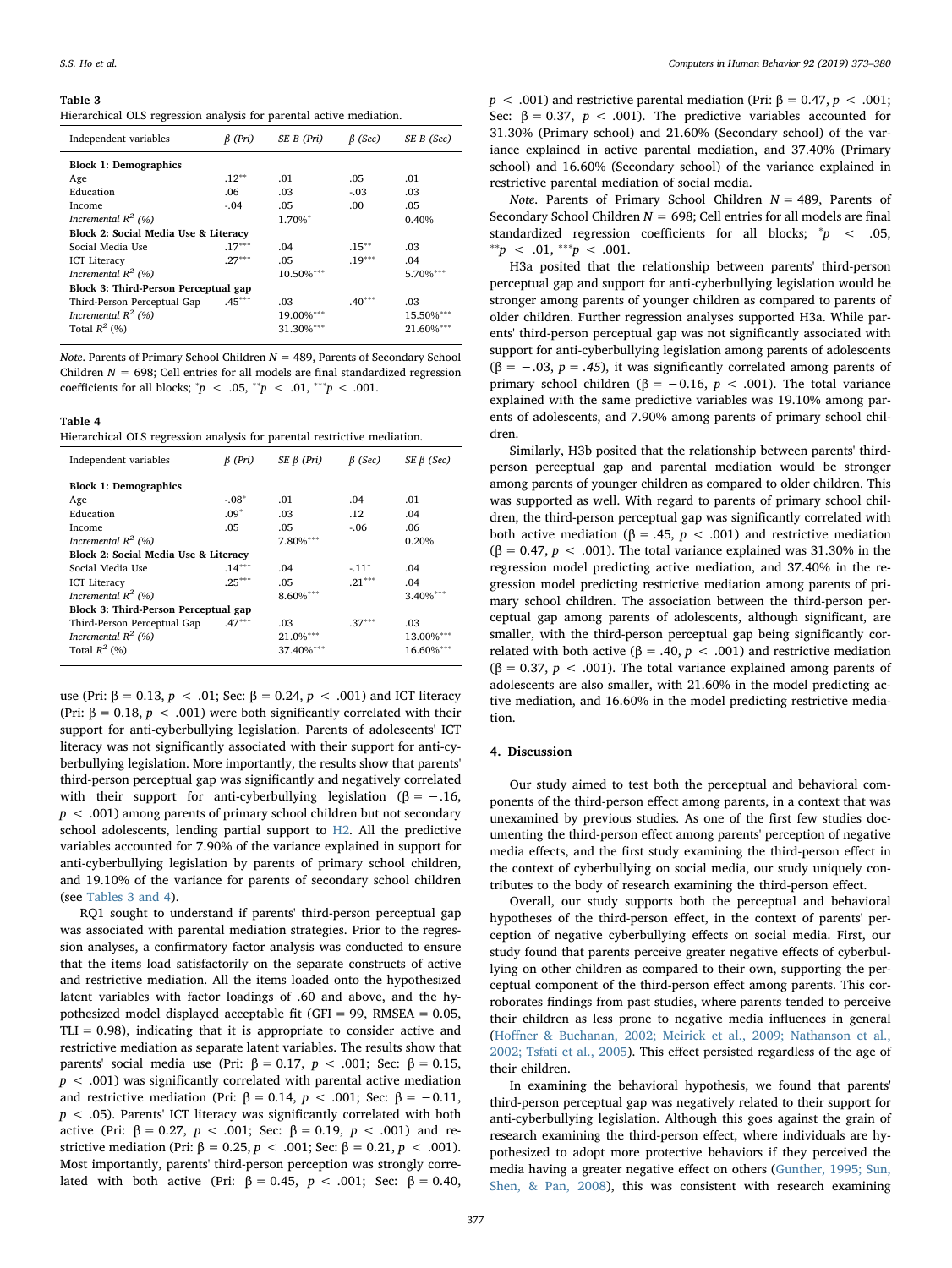parental third-person perception (Hoff[ner & Buchanan, 2002; Tsfati et al.,](#page-6-5) [2005\)](#page-6-5). Attribution bias and paternalistic motivation have sometimes been invoked to explain individuals' desire to shield perceived others from negative media effects [\(Gunther, 1991; Ho & Yee, 2017; Rucinski](#page-6-21) [& Salmon, 1990; Tal-Or, Tsfati, & Gunther, 2009\)](#page-6-21). While attribution bias can cause a parent to perceive one's child as more resilient and less susceptible to cyberbullying effects, the paternalistic instinct can kick in stronger when it is directed at one's own children. As Hoff[ner and](#page-6-5) [Buchanan \(2002\)](#page-6-5) explained, parents ultimately are still more concerned about their own children, despite perceiving other children as more susceptible to negative influences. This is a natural inclination of parents ([Meirick et al., 2009](#page-6-6)), and can theoretically inform how behavioral outcomes of parental third-person perception may differ from individual third-person perception.

With regard to parental mediation as a response of parental thirdperson perception, our study mirrored a previous study which found a positive correlation between third-person perception and parental mediation strategies (Hoff[ner & Buchanan, 2002\)](#page-6-5). Although this might seem counterintuitive, especially since it was earlier explained that there is a natural inclination of parents to protect their children from negative media effects, it is possible that the assumed causal direction of parental third-person perception and parental mediation is flipped. Hoff[ner and Buchanan \(2002\)](#page-6-5) suggested so when they explained that parental mediation itself could influence the perceived effects on one's own children. In other words, the more parents guided and coached their own children, the more they will perceive that their own children are able to protect against the negative effects of cyberbullying, while other children are more susceptible to negative effects of cyberbullying on social media. Together with Hoff[ner and Buchanan \(2002\)](#page-6-5), our findings offer support for this rationale.

Lastly, our study sought to examine whether the relationship between the third-person perceptual gap and its responses would differ among parents of younger children as compared to older children. There were two main findings. First, the effect of parents' third-person perceptual gap on their support for anti-cyberbullying legislation was significant only among parents of primary school children, but not adolescents. Scholars have suggested that parents of younger children may feel that their children are still young and impressionable, and therefore more susceptible to media influences (Hoff[ner & Buchanan,](#page-6-5) [2002\)](#page-6-5). As the child grows older, parents may perceive their child to be more resistant to media influences as the child starts to internalize the values and beliefs held by his/her parents ([Dix et al., 1986\)](#page-6-17). Our results support this, as the mean difference between perceived negative effects of cyberbullying on their own child and other children is 0.33 among parents of adolescents, and more than double at 0.74 among parents of primary school children. It is possible that because of this difference, the third-person perceptual gap is predictive of support for anti-cyberbullying legislation only among parents of younger children.

Second, the positive relationship between the third-person perceptual gap and parental mediation was stronger among parents of primary school children than parents of adolescents. If we take parental mediation as the predictor of the third-person perceptual gap as explained above, it is possible that parents think their mediation strategies have more of an influence on their children at a younger age as compared to at an older age. As [Byrne et al. \(2014\)](#page-6-3) pointed out, adolescents tend to confide in their friends rather than parents when it comes to cyberbullying. This lowered interaction between parent and adolescent might lead parents of adolescents to think that their mediation strategy has less of an impact on cyberbullying effects, as compared to parents of younger children.

#### 4.1. Theoretical implications

Our study has substantial theoretical implications as it provides new empirical evidence in support of both the perceptual and behavioral components of the third-person effect, when applied to the context of

parents' perception of negative cyberbullying effects. Our results corroborate the findings of Hoff[ner and Buchanan's \(2002\)](#page-6-5) study, and found them to be applicable to the social media context. As proposed by [Meirick et al. \(2009\),](#page-6-6) our results provided support for the concept of parental third-person perception, which can differ from individual thirdperson perception. Lastly, we identified theoretical nuances in the behavioral manifestations of parental third-person perception, where the relationships between parental third-person perceptual gap and parental responses were stronger among parents of younger children as compared to those with older children. This age dependent effect on the behavioral component of the third-person effect has been discussed in previous literature, but has yet to be empirically tested until now.

## 4.2. Practical implications

Our study also holds some valuable implications for policymakers. First, our findings highlighted the role of beliefs about cyberbullying effects on one's own children versus other children, in parents' support for protective legislation such as the anti-cyberbullying legislation studied here. This is especially true for parents of young children, compared to parents of adolescents. Policymakers should take parental third-person effect into consideration, along with other stakeholders' viewpoints (such as children, adolescents, and the general public), in order to obtain a more holistic perception of protective legislation to combat cyberbullying. Second, our findings possibly suggest that parents who practice more parental mediation might be overconfident of their own children's susceptibility to cyberbullying effects compared to other children. Since adolescents confide more in their friends than parents when it comes to cyberbullying ([Byrne et al., 2014\)](#page-6-3), parents of adolescents might overestimate their influence on their children. Parents ought to be made aware of the dangerous assumption that if they practice greater active and restrictive guidance, their children are less susceptible to cyberbullying effects. While it might be true that active and restrictive guidance do have a desirable effect on cyberbullying effects, thinking that their children are less susceptible compared to others might lead to a false belief that their children are less likely to be caught up in cyberbullying. Previous research have also found that high confidence in their ability to manage their children's Internet use, can lead to parents having lower motivation to update their knowledge of the Internet and engage in effective parental mediation ([Shin, 2015](#page-7-12)).

#### 4.3. Limitations

There are some important limitations to our study. First, due to the cross-sectional design of our data, causality cannot be established. Even though our hypotheses have strong theoretical foundations, future studies should adopt longitudinal designs in order to empirically validate the assumptions of causality inherent in the behavioral component of the third-person effect. This is even more important in light of our findings regarding the third-person perceptual gap and parental mediation, where the current findings appear to suggest parental mediation serving as the causal factor in influencing the third-person perceptual gap. Second, our measure of perceived effects of cyberbullying on own children is a single-item measure. Future studies should use a multiitem scale to strengthen the reliability and validity of any future findings. Third, our study considered two potential parental responses from the third-person perceptual gap. Future studies should consider other types of behavioral outcomes, such as parental monitoring and surveillance, in order to further understand how parental third-person perception can differentially influence various outcomes. Fourth, our study focused on cyberbullying in the context of social media. As Whittaker and Kowalski ([Whittaker & Kowalski, 2015\)](#page-7-2) have found, the targets and frequency of cyberbullying can differ between different types of online platforms, with implications for policy and intervention efforts. For instance, image-based social media (such as Snapchat) tend to prompt more intimate sharing with one's social network as compared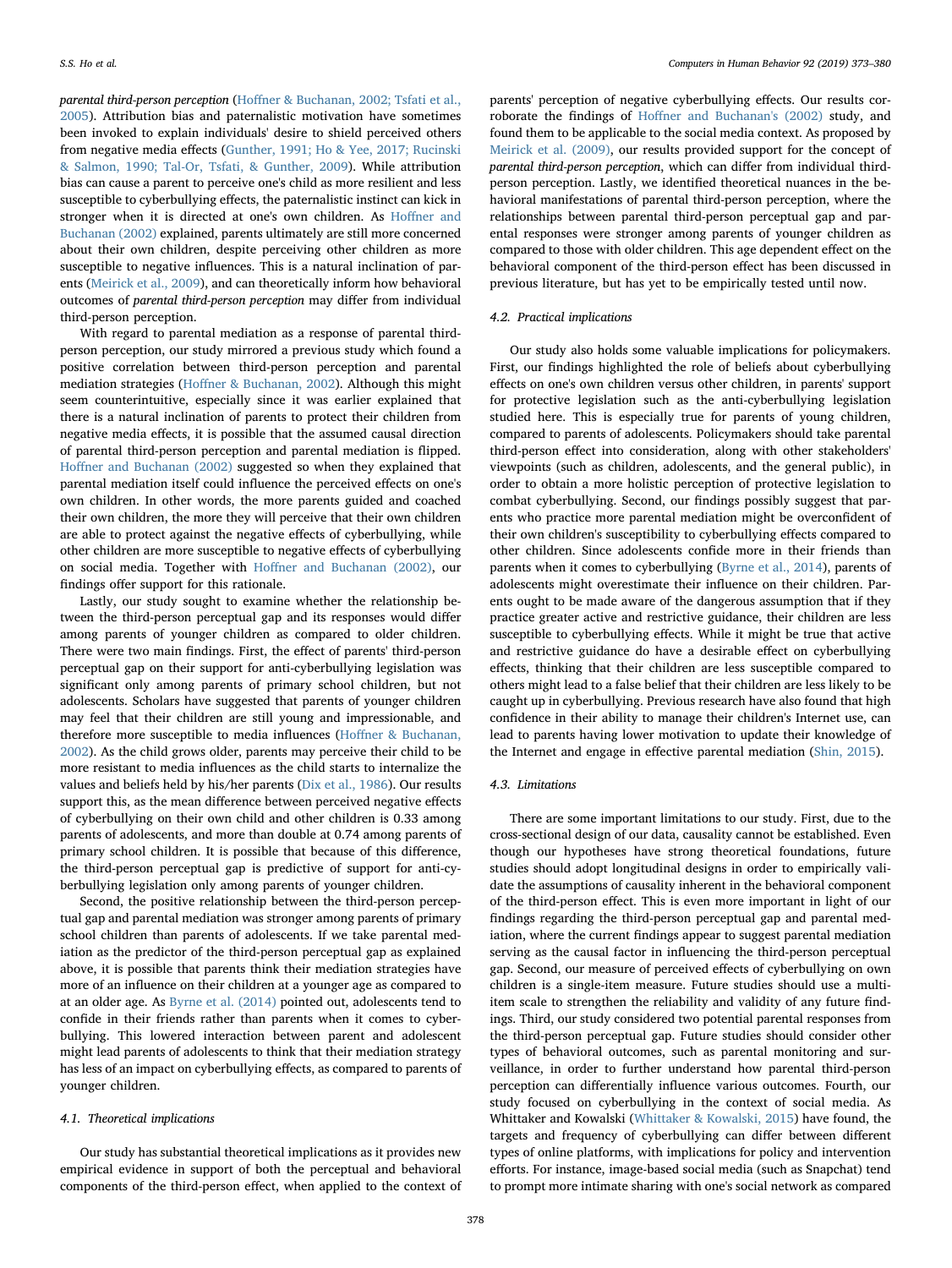to text-based social media [\(Bayer, Ellison, Schoenebeck, & Falk, 2016;](#page-6-22) [Pittman & Reich, 2016\)](#page-6-22), potentially subjecting youths to greater risk of cyberbullying. Future studies should consider further distinguishing between different types of social media to see how parental thirdperson perceptions and associated behavioral outcomes may vary across different platforms. Finally, our study conceptualized cyberbullying legislation only through the lens of online-anti-harassment laws. As cyberbullying can be legislated through different legal models and applied to a variety of acts beyond harassment, such as sexual exploitation, parental support for cyberbullying legislation can differ depending on the legal model and the type of cyberbullying that is being targeted to combat. Since our study was conducted among Singaporean respondents, we selected the most relevant legislation, based on the Protection from Harassment Act (2015), as the basis for parents' support for cyberbullying legislation. Future research conducted in other countries should examine support for legislation in a more nuanced manner, taking into consideration other legal models and types of cyberbullying.

#### 5. Conclusion

Our study extended the current understanding of the third-person effect by examining how parents' perceived effects of cyberbullying is associated with two behavioral outcomes – support for anti-cyberbullying legislation and parental mediation of social media use. Overall, we found backing for parental third-person effect, supporting a set of hypotheses related to but distinct from individual third-person effect. We hope that future research can build on this, and further our understanding of how perceptions of media effects on one's children versus others, can lead to important parental outcomes and behaviors. As these outcomes involve both societal (e.g., support for anti-cyberbullying legislation) and individual (e.g., parental mediation for their own children) consequences, sparking further research in this area will have significant implications for the development and well-being of children and families across the world.

## Conflict of interest declaration

All authors declare they have no competing interests.

## Source of Support

This work was supported by the Nanyang Technological University AcRF Tier 1 Grant [grant number M4011117].

#### References

- <span id="page-6-2"></span>[Albin, K. A. \(2012\). Bullies in a wired world: The impact of cyberspace victimization on](http://refhub.elsevier.com/S0747-5632(18)30556-9/sref1) [adolescent mental health and the need for cyberbullying legislation in Ohio.](http://refhub.elsevier.com/S0747-5632(18)30556-9/sref1) Journal [of Law and Health, 25](http://refhub.elsevier.com/S0747-5632(18)30556-9/sref1)(1), 155–190.
- <span id="page-6-1"></span>Ang, R. P., & Goh, D. H. (2010). Cyberbullying among adolescents: The role of affective and cognitive empathy, and gender. Child Psychiatry and Human Development, 41(4), 387–397. <https://doi.org/10.1007/s10578-010-0176-3>.
- <span id="page-6-12"></span>Aron, A., Aron, E. N., Tudor, M., & Nelson, G. (1991). Close relationships as including other in the self. Journal of Personality and Social Psychology, 60(2), 241–253. [https://](https://doi.org/10.1037/0022-3514.60.2.241) [doi.org/10.1037/0022-3514.60.2.241.](https://doi.org/10.1037/0022-3514.60.2.241)
- <span id="page-6-22"></span>Bayer, J., Ellison, N., Schoenebeck, S., & Falk, E. (2016). Sharing the small moments: Ephemeral social interaction on Snapchat. Information, Communication & Society, 19(7), 956–977. [https://doi.org/10.1080/1369118X.2015.1084349.](https://doi.org/10.1080/1369118X.2015.1084349)
- <span id="page-6-9"></span>Brosius, H.-B., & Engel, D. (1996). The causes of third-person effects: Unrealistic optimism, impersonal impact, or generalized negative attitudes towards media influence? International Journal of Public Opinion Research, 8(2), 142–162. [https://doi.org/10.](https://doi.org/10.1093/ijpor/8.2.142) [1093/ijpor/8.2.142.](https://doi.org/10.1093/ijpor/8.2.142)
- <span id="page-6-20"></span>Buijzen, M., & Valkenburg, P. M. (2005). Parental mediation of undesired advertising effects. Journal of Broadcasting & Electronic Media, 49(2), 153–165. [https://doi.org/](https://doi.org/10.1207/s15506878jobem4902) [10.1207/s15506878jobem4902](https://doi.org/10.1207/s15506878jobem4902).

<span id="page-6-16"></span>[Bybee, C. R., Robinson, D., & Turow, J. \(1982\). Determinants of parental guidance of](http://refhub.elsevier.com/S0747-5632(18)30556-9/sref7) [children's television viewing for a special subgroup: Mass media scholars.](http://refhub.elsevier.com/S0747-5632(18)30556-9/sref7) Journal of [Broadcasting & Electronic Media, 26](http://refhub.elsevier.com/S0747-5632(18)30556-9/sref7)(3), 697–710.

<span id="page-6-3"></span>Byrne, S., Katz, S. J., Lee, T., Linz, D., & Mcilrath, M. (2014). Peers, predators, and porn: Predicting parental underestimation of children's risky online experiences. Journal of

Computer-mediated Communication, 19(2), 215–231. [https://doi.org/10.1111/jcc4.](https://doi.org/10.1111/jcc4.12040) [12040.](https://doi.org/10.1111/jcc4.12040)

- Chen, L., Ho, S. S., & Lwin, M. O. (2017). A meta-analysis of factors predicting cyberbullying perpetration and victimization: From the social cognitive and media effects approach. New Media & Society, 19(8), 1194–1213. [https://doi.org/10.1177/](https://doi.org/10.1177/1461444816634037) [1461444816634037.](https://doi.org/10.1177/1461444816634037)
- Couvillon, M. A., & Ilieva, V. (2011). Recommended practices: A review of schoolwide preventative programs and strategies on cyberbullying. Preventing School Failure: Alternative Education for Children and Youth, 55(2), 96–101. [https://doi.org/10.1080/](https://doi.org/10.1080/1045988X.2011.539461) [1045988X.2011.539461](https://doi.org/10.1080/1045988X.2011.539461).
- <span id="page-6-8"></span>Davison, W. P. (1983). The third-person effect in communication. Public Opinion Quarterly, 47(1), 1. <https://doi.org/10.1086/268763>.
- <span id="page-6-4"></span>Dehue, F., Bolman, C., & Völlink, T. (2008). Cyberbullying: Youngsters' experiences and parental perception. CyberPsychology and Behavior, 11(2), 217-223. [https://doi.org/](https://doi.org/10.1089/cpb.2007.0008) [10.1089/cpb.2007.0008](https://doi.org/10.1089/cpb.2007.0008).
- <span id="page-6-17"></span>Dix, T., Ruble, D. N., Grusec, J. E., & Nixon, S. (1986). Social cognition in parents: Inferential and affective reactions to children of three age levels. Child Development, 57(4), 879–894. [https://doi.org/10.2307/1130365.](https://doi.org/10.2307/1130365)
- <span id="page-6-21"></span>[Gunther, A. C. \(1991\). What we think others think: Cause and consequence in the third](http://refhub.elsevier.com/S0747-5632(18)30556-9/sref14)person effect. [Communication Research, 18](http://refhub.elsevier.com/S0747-5632(18)30556-9/sref14), 355–372.
- <span id="page-6-11"></span>Gunther, A. C. (1995). Overrating the x-rating: The third-person perception and support for censorship of pornography. Journal of Communication, 45(1), 27–38. [https://doi.](https://doi.org/10.1111/j.1460-2466.1995.tb00712.x) [org/10.1111/j.1460-2466.1995.tb00712.x](https://doi.org/10.1111/j.1460-2466.1995.tb00712.x).
- Hinduja, S., & Patchin, J. W. (2015a). Cyberbullying legislation and case law: Implications for school policy and practice. Retrieved from [http://cyberbullying.org/cyberbullying](http://cyberbullying.org/cyberbullying-legal-issues.pdf)[legal-issues.pdf](http://cyberbullying.org/cyberbullying-legal-issues.pdf).
- Hinduja, S., & Patchin, J. W. (2015b). State cyberbullying laws: A brief review of state cyberbullying laws and policies. Retrieved from [http://cyberbullying.org/Bullying-and-](http://cyberbullying.org/Bullying-and-Cyberbullying-Laws.pdf)[Cyberbullying-Laws.pdf.](http://cyberbullying.org/Bullying-and-Cyberbullying-Laws.pdf)
- Ho, S. S., Chen, L., & Ng, A. P. Y. (2017). Comparing cyberbullying perpetration on social media between primary and secondary school students. Computers & Education, 109, 74–84. [https://doi.org/10.1016/j.compedu.2017.02.004.](https://doi.org/10.1016/j.compedu.2017.02.004)
- <span id="page-6-5"></span>Hoffner, C., & Buchanan, M. (2002). Parents' responses to television violence: The thirdperson perception, parental mediation, and support for censorship. Media Psychology, 4(3), 231–252. [https://doi.org/10.1207/S1532785XMEP0403\\_02](https://doi.org/10.1207/S1532785XMEP0403_02).
- Holloway, D., Green, L., & Livingstone, S. (2013). Zero to eight: Young children and their internet use. London: LSE, EU Kids Online. EU Kids Online [https://doi.org/10.1186/](https://doi.org/10.1186/1479-5868-10-137) [1479-5868-10-137](https://doi.org/10.1186/1479-5868-10-137).
- <span id="page-6-7"></span>Ho, S. S., & Yee, A. Z. H. (2017). Presumed media influence in health and risk messaging. In R. Parrott (Ed.). Encyclopedia of health and risk message design and processingNew York, NY: Oxford University Press[https://doi.org/10.1093/acrefore/](https://doi.org/10.1093/acrefore/9780190228613.013.294) [9780190228613.013.294](https://doi.org/10.1093/acrefore/9780190228613.013.294).
- <span id="page-6-18"></span>Jäger, T., Amado, J., Matos, A., & Pessoa, T. (2010). Analysis of experts' and trainers' views on cyberbullying. Australian Journal of Guidance and Counselling, 20(2), 169–181. <https://doi.org/10.1375/ajgc.20.2.169>.
- Kowalski, R. M., Giumetti, G. W., Schroeder, A. N., & Lattanner, M. R. (2014). Bullying in the digital age: A critical review and meta-analysis of cyberbullying research among youth. Psychological Bulletin, 140(4), 1073–1137. [https://doi.org/10.1037/](https://doi.org/10.1037/a0035618) [a0035618.](https://doi.org/10.1037/a0035618)
- [Livingstone, S. \(2006\). Regulating the Internet at home: Contrasting perspectives of](http://refhub.elsevier.com/S0747-5632(18)30556-9/sref24) [children and parents. In D. Buckingham, & R. Willett \(Eds.\).](http://refhub.elsevier.com/S0747-5632(18)30556-9/sref24) Digital generations (pp. 92–[113\). Mahwah, NJ: Erlbaum.](http://refhub.elsevier.com/S0747-5632(18)30556-9/sref24)
- Livingstone, S., & Helsper, E. J. (2008). Parental mediation of children's internet use. Journal of Broadcasting & Electronic Media, 52(4), 581–599. [https://doi.org/10.1080/](https://doi.org/10.1080/08838150802437396) [08838150802437396.](https://doi.org/10.1080/08838150802437396)
- <span id="page-6-0"></span>Marwick, A. E., & Boyd, D. (2011). I tweet honestly, I tweet passionately: Twitter users, context collapse, and the imagined audience. New Media & Society, 13(1), 114–133. [https://doi.org/10.1177/1461444810365313.](https://doi.org/10.1177/1461444810365313)
- <span id="page-6-14"></span>McLeod, D. M., Eveland, W. P., & Nathanson, A. I. (1997). Support for censorship of violent and misogynic rap lyrics: An analysis of the third-person effect. Communication Research, 24(2), 153–174. [https://doi.org/10.1177/](https://doi.org/10.1177/009365097024002003) [009365097024002003](https://doi.org/10.1177/009365097024002003).
- <span id="page-6-10"></span>Meirick, P. C. (2004). Topic-relevant reference groups and dimensions of distance: Political advertising and first- and third-person effects. Communication Research, 31(2), 234–255. [https://doi.org/10.1177/0093650203261514.](https://doi.org/10.1177/0093650203261514)
- <span id="page-6-6"></span>Meirick, P. C., Sims, J. D., Gilchrist, E. S., & Croucher, S. M. (2009). All the children are above average: Parents' perceptions of education and materialism as media effects on their own and other children. Mass Communication & Society, 12(2), 217–237. [https://](https://doi.org/10.1080/15205430802439554) [doi.org/10.1080/15205430802439554](https://doi.org/10.1080/15205430802439554).
- [Meredith, J. P. \(2010\). Combating cyberbullying: Emphasizing education over crim](http://refhub.elsevier.com/S0747-5632(18)30556-9/sref30)inalization. [Federal Communications Law Journal, 63](http://refhub.elsevier.com/S0747-5632(18)30556-9/sref30)(1), 311–340.
- <span id="page-6-13"></span>Murray, S. L., Holmes, J. G., & Griffin, D. W. (1996). The benefits of positive illusions: Idealization and the construction of satisfaction in close relationships. Journal of Personality and Social Psychology, 70(1), 79–98. [https://doi.org/10.1037/0022-3514.](https://doi.org/10.1037/0022-3514.70.1.79) [70.1.79](https://doi.org/10.1037/0022-3514.70.1.79).
- <span id="page-6-15"></span>Nathanson, A. I., Eveland, W. P. J., Park, H. S., & Paul, B. (2002). Perceived media influence and efficacy as predictors of caregivers' protective behaviors. Journal of Broadcasting & Electronic Media, 46(3), 385–410. [https://doi.org/10.1207/](https://doi.org/10.1207/s15506878jobem4603_5) [s15506878jobem4603\\_5](https://doi.org/10.1207/s15506878jobem4603_5).
- <span id="page-6-19"></span>[Ng, W. \(2012\). Can we teach digital natives digital literacy?](http://refhub.elsevier.com/S0747-5632(18)30556-9/sref33) Computers & Education, 59, 1065–[1078](http://refhub.elsevier.com/S0747-5632(18)30556-9/sref33).
- [O'Moore, M., & Kirkham, C. \(2001\). Self-esteem and its relationship to bullying beha](http://refhub.elsevier.com/S0747-5632(18)30556-9/sref34)viour. [Aggressive Behavior, 27](http://refhub.elsevier.com/S0747-5632(18)30556-9/sref34)(4), 269–283.
- Paper, G., Converged, F., & World, A. (2013). EU kids online. Zeitschrift Für Psychologie/ Journal of Psychology, 217(Question 14), 1–11. Retrieved from [http://www2.lse.ac.](http://www2.lse.ac.uk/media@lse/research/EUKidsOnline/Home.aspx) [uk/media@lse/research/EUKidsOnline/Home.aspx.](http://www2.lse.ac.uk/media@lse/research/EUKidsOnline/Home.aspx)